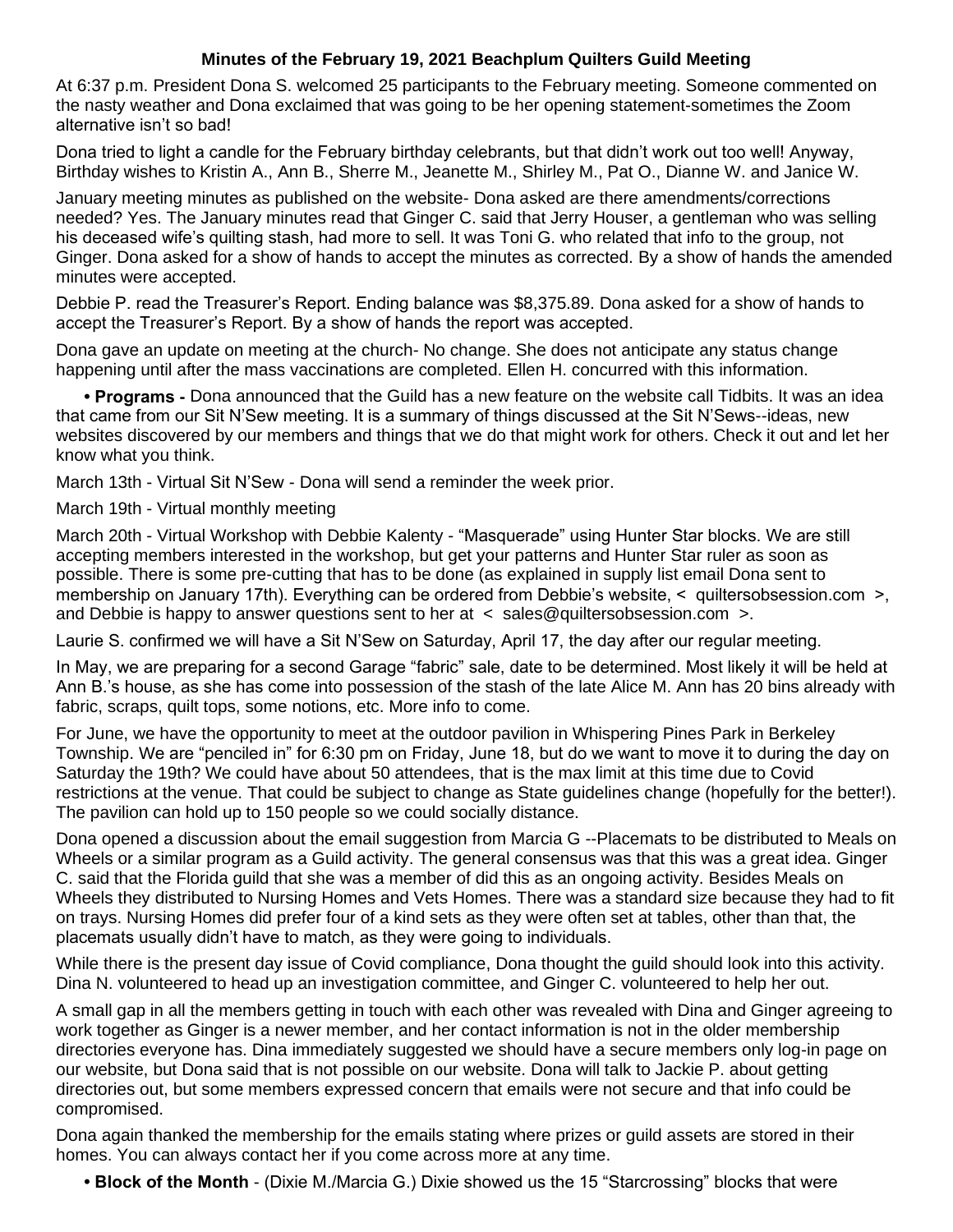submitted for February. Sophie K. was the lucky winner. Dixie suggested to Sophie to hold off on getting the blocks, more may come in. The bad weather may have prevented people from dropping their block off, and Crafty Fabrics had closed early on some days too.

## **• Show and Tell -**

-Emilie S. had a small wall hanging with an appliqued "Eeyore"; a Nativity Manger scene wall hanging (one of three) and a window pane quilt with a deer/outdoor scene.

-Laurie S. had a pink and green "three 1-yard" quilt for the baby of a friend of her daughter.

-Dianne W. showed a humorous wall hanging "Ode to 2020" with three blocks depicting an ever shrinking Bath Tissue roll. She also showed a Sunflower wall hanging.

-Teri P. was hurriedly trying to finish a "Baby Yoda" pillow top to be gifted the next day.

-Janet P. showed a lovely knitted baby blanket.

-Ginger C. has made three "Book Bags" (quite literally, the fabric depicted books on shelves) and a red, black and white charity quilt that reminds her of NASCAR Racing.

-Erma H. showed us an adorable pink and purple baby quilt with embroidered blocks and it has matching pillowcases. She's also working on a dog sweater for what sounds to be a large dog!

-Carol C. had a Mystery quilt with Kaffe Fasset materials, and a flower panel that she quilted herself.

-Sherre M. finished a quilt pattern she was testing for a pattern designer; two different quilts using jellyrolls and a Gudren E. pattern; two charity quilts with large stripes in pink and blue; and on her longarm a king size quilt "Ribbon Rainbow".

-Sophie K is working on a "celebration of birds" and showed us two of twelve embroidered blocks. She also displayed a charity quilt with star blocks.

-Dina N. has been busy at work but let the membership know her daughter's church, The Living Word Baptist Church in Beechwood was holding a clothes and linens drive 2/20-21 and 2/27-28. All donations would be graciously accepted.

-Marlene S. showed us the Alaska Banner Wall Hanging she was working on.

-Toni G. has been working on two Missouri Star Quilt patterns-sewing blocks, cutting them apart and putting back together in different patterns.

-Debbie P. is working a quilt with Pandas and Stars for her neighbor across the street who is having a baby.

Shirley M. has been making lots of hexies, but we get to see them when they're together.

Dona S. showed us a pink and green petals block quilt and two chain block quilts. All were older projects picked-up again, with the "unloved" chain blocks being reworked with added solid blocks and color-changed corner blocks.

Ann B. was busy hand-embroidering Pansies blocks. She showed us a few and called it her 10-year project.

Before the meeting end was called, there was a quick discussion about "Zoom" views. You can set your screen to Gallery View (the Brady Bunch screen, where you see all meeting attendees in small boxes) or Speaker View (where the person speaking is 'full-screen', and other attendees are not all seen). In Gallery View, the person who is speaking, their name is highlighted in the corner of their box so you know who is speaking. In Speaker View, AUDIO from the person speaking keeps the person speaking in full screen view-UNTIL SOMEONE ELSE TALKS, then the view switches to the new person speaking being on full screen.

Speaker View is a very good way to see all the Show and Tell items larger and in better detail, but two things have to be remembered: 1) the person showing the item HAS TO TALK (Whistle, sing, whatever, they have to make noise) to keep the view focused on them; 2) everyone else has to remain quiet (or stay in mute mode) or the focus switches when they make comments. People can choose the view they are most comfortable with, experiment a little. But remember, out of consideration to all, you should be muted unless it's your turn to speak.

At 7:43 pm President Dona S. concluded the meeting.

Respectfully Submitted,

Donna DeAngelis Recording Secretary